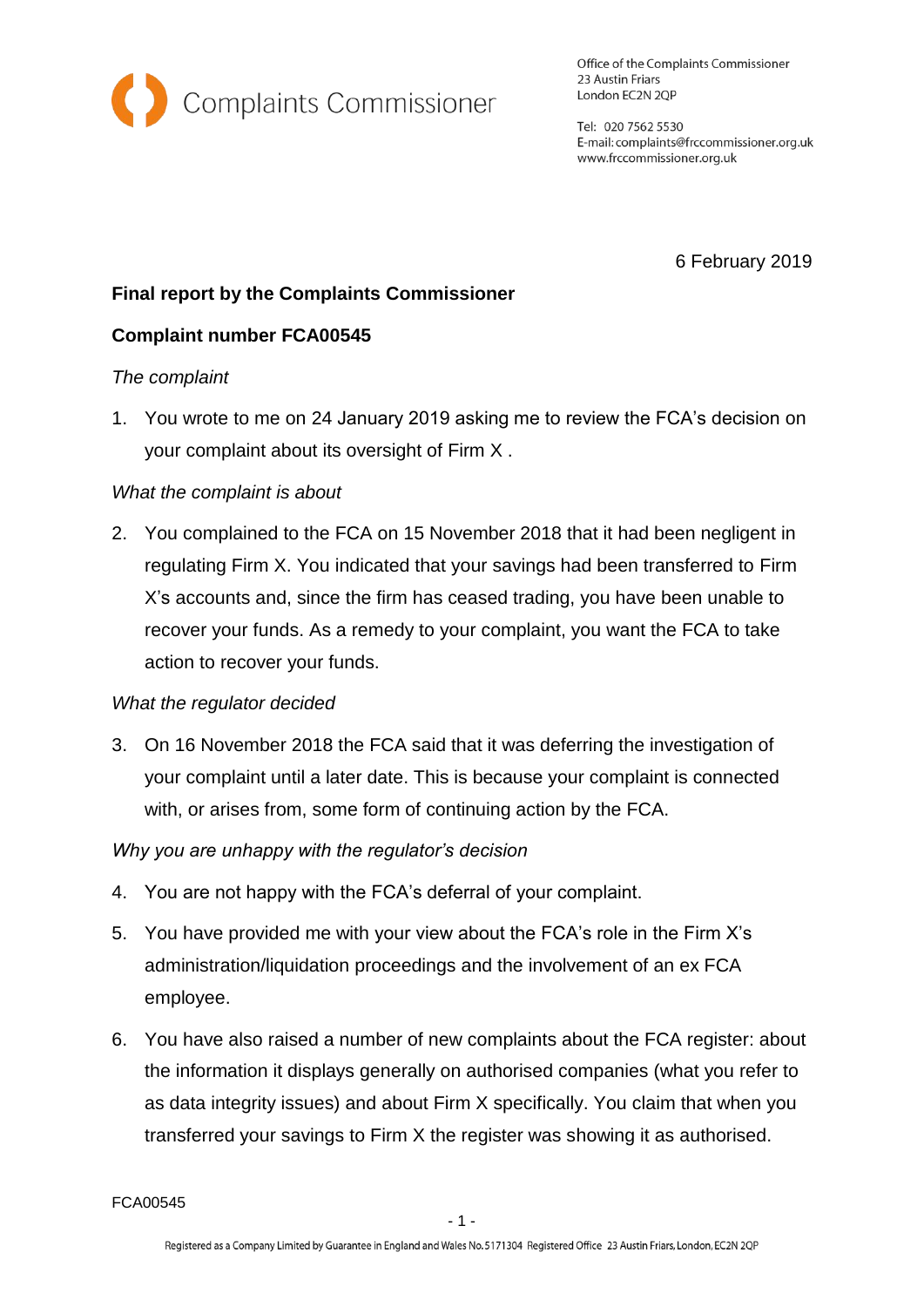- 7. You refer to a letter the FCA sent you on 7 January 2019 which stated 'in the interim we (FCA) have had to prioritise some other urgent cases'.
- 8. You also say your 'separate complaint sent to FCA on 15 November 2018, re the FCA's misleading issued at that time remains unanswered.'

### *Preliminary points*

- 9. I understand that you have not yet approached the FCA for a review of your complaints about the register in 6 above. Under the Complaints Scheme the FCA usually do their own investigation first, as that is usually the swiftest way of resolving matters. For that reason, I suggest that you send your complaints about the FCA register to the FCA. Once the FCA has completed its review, you can ask me for an independent investigation if you are not satisfied with the FCA's decision on that matter.
- 10. I asked you if you think that there is a particular reason why I should review your complaints about the register without waiting for the FCA to investigate, which I would consider., You have responded that you are looking for a fast resolution to your complaint as a whole (both the FCA's oversight of PFX and the upkeep of its register), as the longer it takes to investigate, 'the more likely it is that victims will become ill, destitute and even suicidal'.
- 11. Neither I or the FCA have not been able to locate the letter of 7 January which you refer to in 7 above, or the separate complaint you sent to the FCA on 15 November which you refer to in 8 above. I asked you to provide copies to me so I can review these matters further. You have not replied to me on that point or provided further information, so I cannot investigate those matters further.

#### *My analysis*

- 12. I have reviewed the FCA's decision to defer your complaint.
- 13. Under the Complaints Scheme, a complaint which is connected with, or which arises from, any form of continuing action by the regulators will not normally be investigated by either the regulators or the Complaints Commissioner until the complainant has exhausted the procedures and remedies under FSMA (or under other legislation which provides for access to the Scheme) which are relevant to that action. The complainant does not have to be the subject of continuing action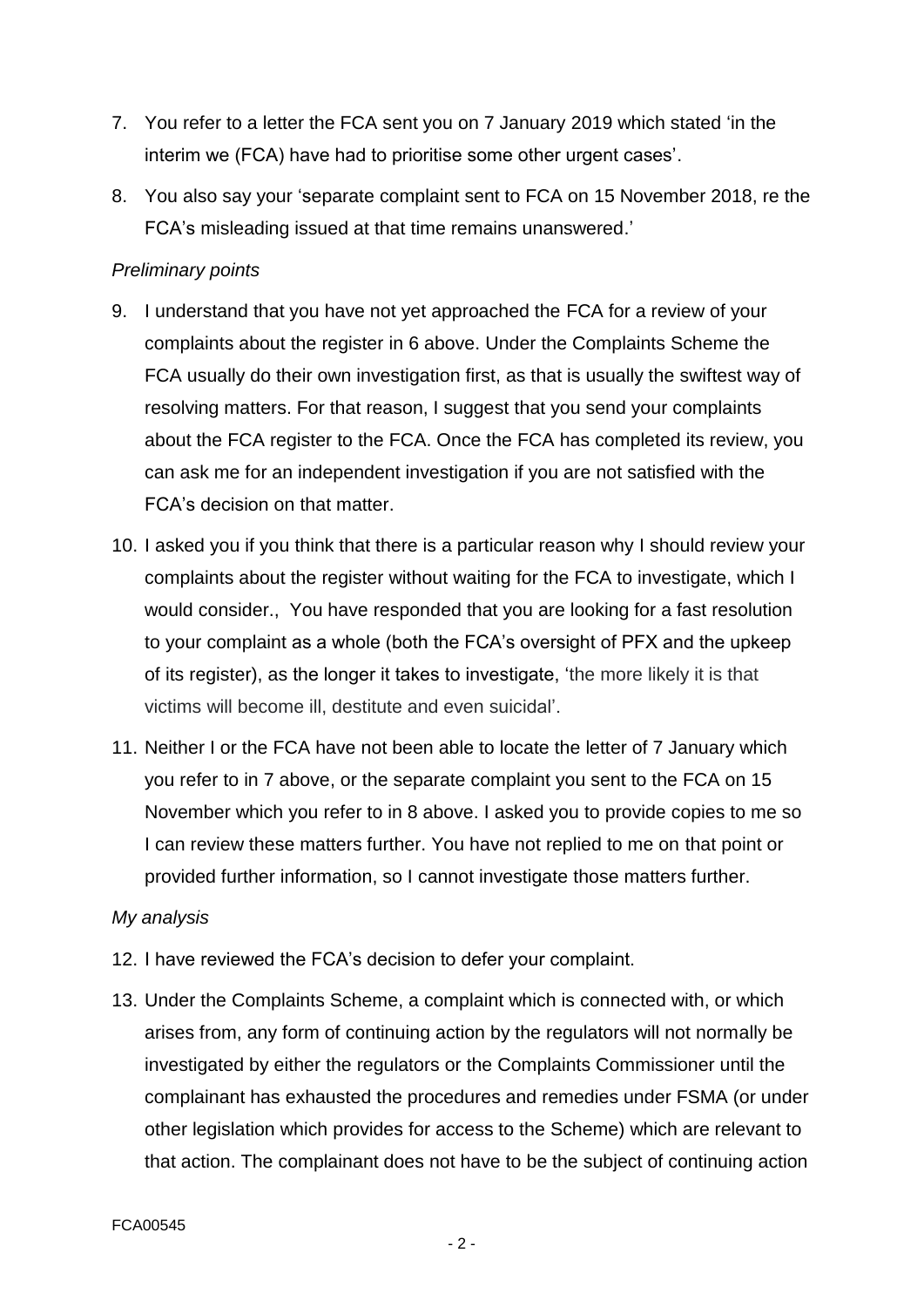by the regulators for this provision to be engaged. An investigation may start before those procedures are completed if, in the exceptional circumstances of the case, it would not be reasonable to expect the complainant to await the conclusion of the regulators' action and that action would not be significantly harmed (see paragraph 3.7 of the Complaints Scheme at http://frccommissioner.org.uk/complaints-scheme/).

- 14. Having asked the FCA for further details, I am satisfied that it is investigating the actions of the firm. The FCA explained that its investigations are time consuming due to its complexity. The factors include the fact that the company used over 60 accounts (in different currencies) over a six-year period, the possibility of criminal activity, and the need to request assistance from involved parties including overseas. Therefore, the FCA is unable to say how long its review will take, although it is not unusual for such reviews to take many months or years.
- 15. The reasons why complaints connected with continuing regulatory action may be deferred are first to ensure that that action is not prejudiced by dealing with the complaint, and second because staff involved in the continuing action may become diverted by having to deal with the complaint.
- 16. I am satisfied that, at this fairly early stage of the FCA's investigations, it is reasonable for the FCA to defer consideration of your complaint. However, I am aware that you – and many others – are seriously affected by this matter, and therefore I do not think that your complaint should be deferred indefinitely. It is for that reason that my recommendations below include regular review, so that the investigation into your complaints can begin as soon as that becomes possible.
- 17. You have asked me if I am able and willing to compel the FCA to compensate you and other investors, and if not, if I can arrange a separate, independent investigation into the FCA's oversight role of Firm X, to be conducted either by the Serious Fraud Office (SFO) or a similar organisation. This is not something I can do. The SFO takes its own decisions on whether to investigate suspected fraud. My role at this stage is not to determine the merits of your underlying complaint: it is to decide whether or not to uphold the FCA's decision to defer consideration of your complaint

- 3 -